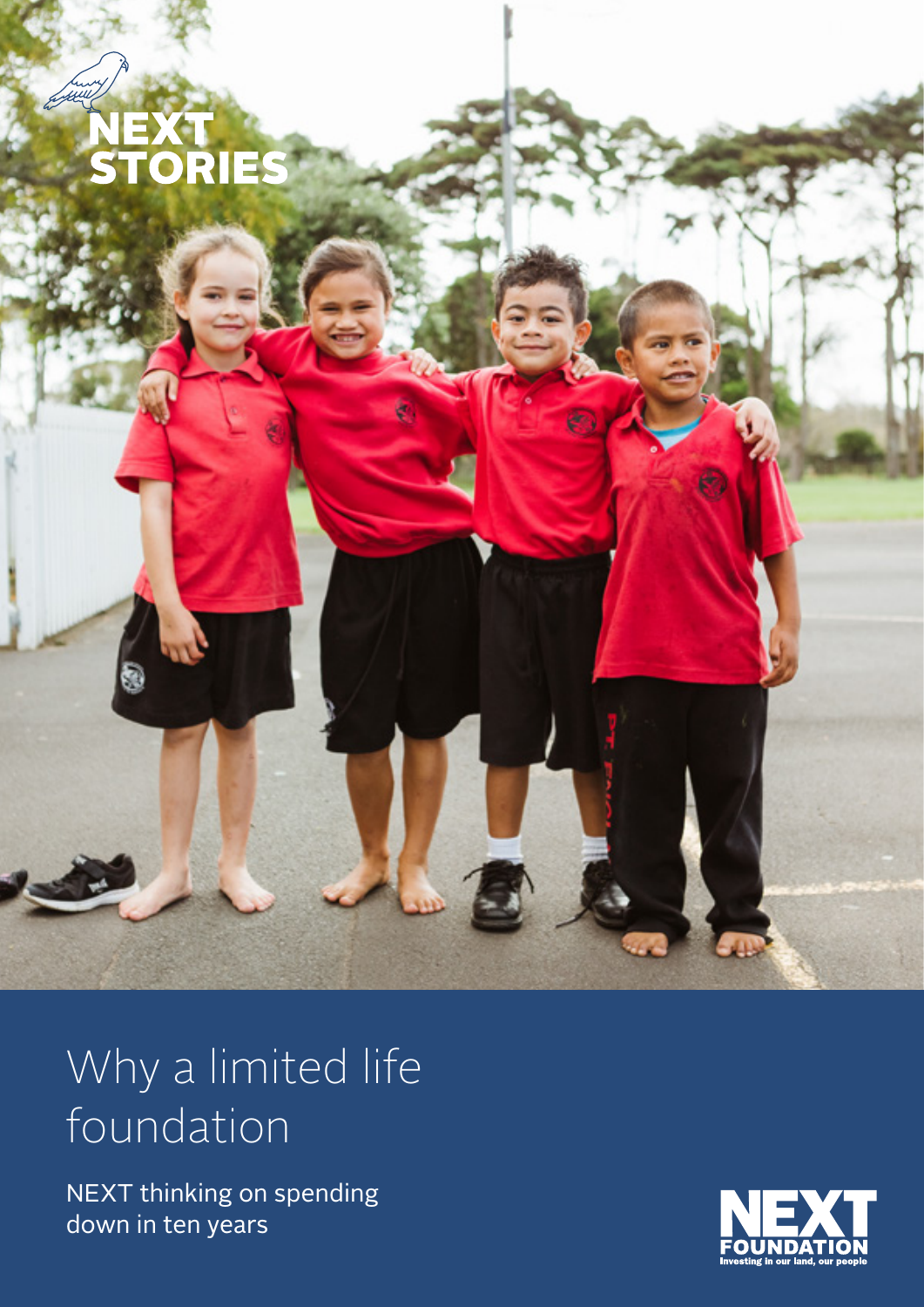- Neal and Annette Plowman's thinking was with focus you can achieve substantial impact through a limited life foundation structure
- There are pressing issues facing Aotearoa New Zealand in the areas of environment and education requiring immediate focus
- Over recent decades philanthropy has seen some big changes, including increases in 'giving while living' and limited life foundations
- $\overline{\phantom{a}}$  It is important for all philanthropic organisations to consider the sustainability of the organisations they invest in - this is particularly the case for spend down foundations

## 'He panehe toki ka tu te tangitangi kai'

*A little axe well used will produce much food*

## Focus to achieve impact

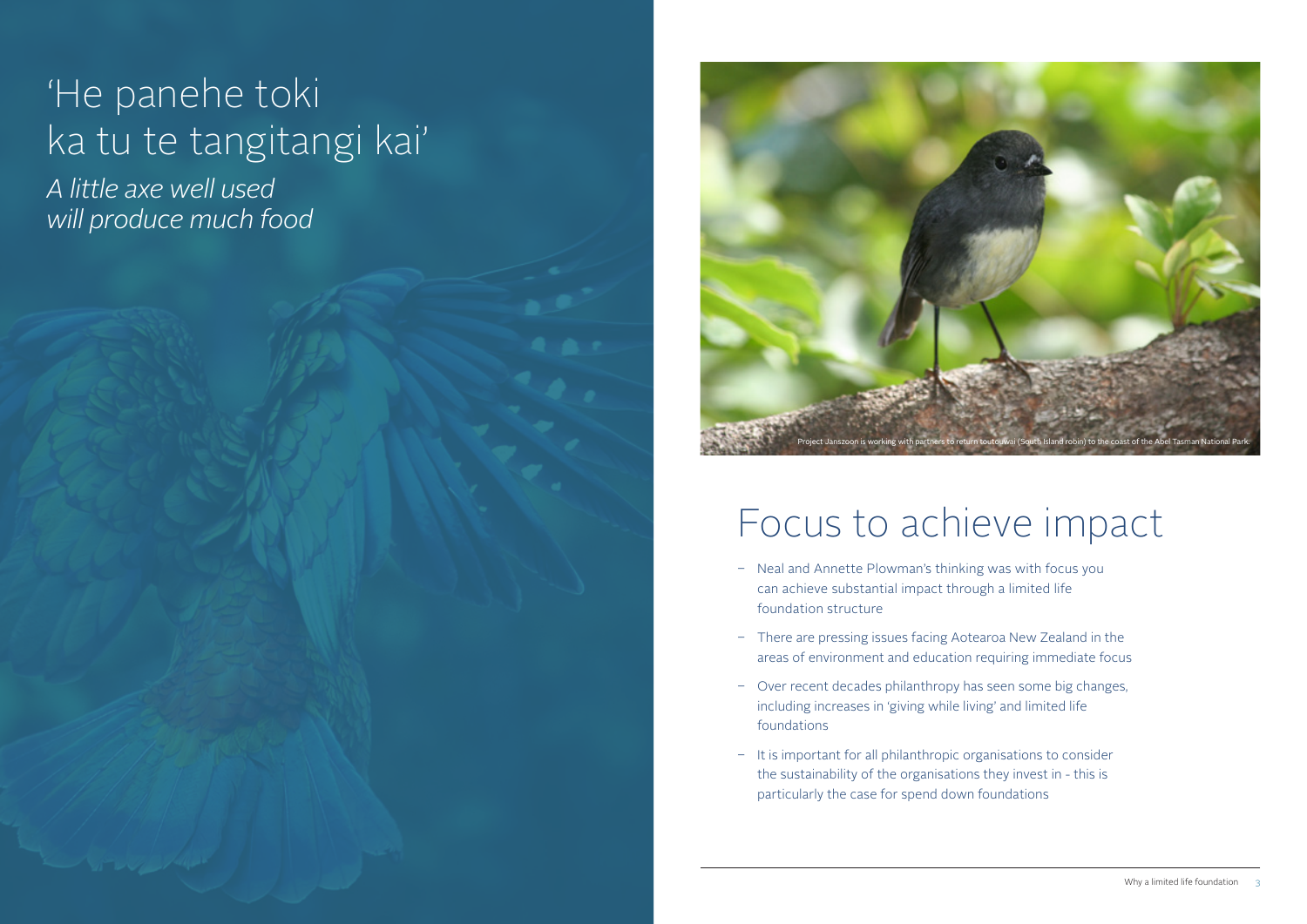Over recent decades philanthropy has undergone significant shifts including an increase in

- Long-term relationships and thinking
- More strategic, focused approaches and tackling of systemic issues
- Collaboration, partnering and convening (bringing together stakeholders across sectors)
- Venture capital and business influence driving increased focus on what the need is; due diligence; planning; social and environmental returns (setting targets and measuring impact); and value add such as access to networks
- New ways of communicating, giving and investing, such as crowd-funding
- Innovations and new solutions to issues, such as social enterprise and pay for success experiments (including social impact bonds)
- Mission and impact investing. For example in 2017 the Ford Foundation announced a commitment of up to \$1 billion over the next ten years in mission-related investments *www.fordfoundation.org*
- Investing in advocacy and philanthropy having an increasingly influential voice in public policy
- More limited life foundations and 'giving while living' rather than perpetual endowments
- Those with an intent to make a difference are often choosing to give more and give sooner, with a preference for time-limited philanthropy. The Giving Pledge created by Bill and Melinda Gates and Warren Buffett in 2010, aims to help shift the social norms of philanthropy toward giving more, giving sooner, and giving smarter

'All of Neal's instincts were to have a short life, get in, do something substantial and move on … \$100 million spent over ten years if focused can really make a difference. The other thing is from a purely financial point of view, with yields and interest rates at the moment, by the time you put money into a perpetual fund, set aside some for capital protection, deduct expenses, the amount of money you are actually putting to work rather than the capital sum is tiny.'

Chris Liddell FOUNDING NEXT CHAIR

'Neal and Annette weren't interested in a perpetual endowment … It was always their intention to do a few large inspirational projects where they can make a difference … If you take \$100 million and the income, you can't do much with that. With Bill's guidance I am very pleased with how NEXT is going. It was wonderful to see Neal and Annette and many of their friends get right behind it at the launch … I find them such a fantastic couple … They just want to get on with it … Annette is tough when it comes to asking the questions.'

 Barrie Brown TRUSTEE

From the outset of NEXT Foundation the intent was clear - to deliver a 10-year \$100 million spend down programme, be strategic in approach, focus in the areas of education and the environment and invest millions (while remaining flexible).

Neal and Annette Plowman with support from their trustees were clear on structure, with a preference for a limited life foundation. Their thinking was

- You can achieve more substantial impact by spending down
- There are serious issues facing New Zealand at the present time requiring immediate focus
- With a perpetual fund energy can dispel with time; institutional rigidity is a risk; and with yields and interest rates - once you set aside funds for capital and expenses the amount you are putting to work is diminished
- \$100 million spent down over ten years if concentrated on areas of strategic focus - can have real impact

# Why limited life? Context – a changing landscape

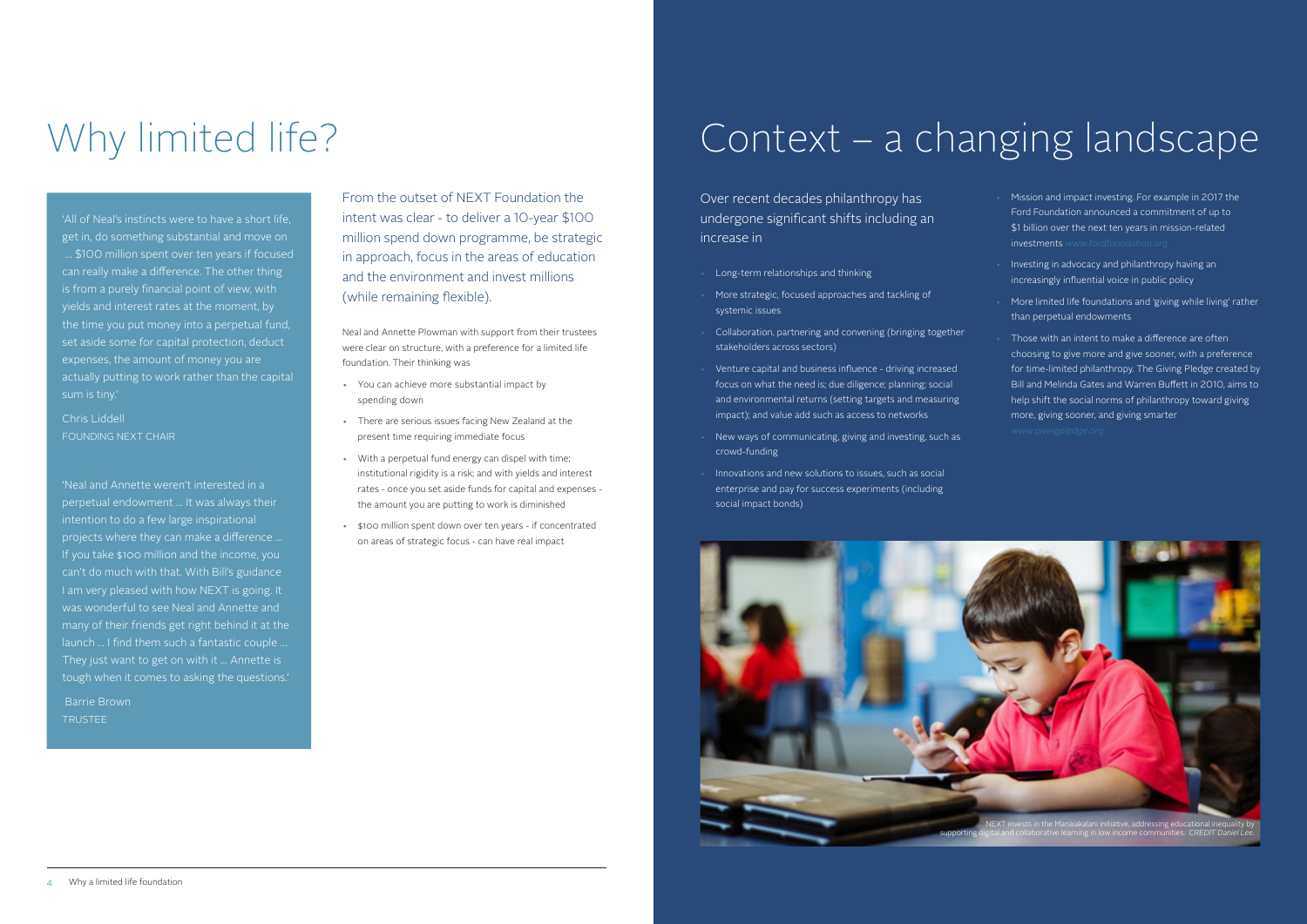The benefits of establishing a perpetual foundation include an ability to

- Have an ongoing impact in perpetuity
- Build a legacy over many decades. For example the Ford Foundation legacy is one of 'social justice' and over eight decades 'has invested in innovative ideas, visionary individuals, and frontline institutions advancing human dignity around the world' *www.fordfoundation.org*
- Tackle complex problems that may require many years to shift
- Build specialist knowledge and reputation in an area of focus
- Experiment, capture learning and apply that learning long term
- If established thoughtfully and with flexibility mission can be refined to ensure future relevance
- Local examples of perpetual foundations include Foundation North, J R McKenzie Trust, the Tindall Foundation and others



## The case for perpetual foundations

# The case for spending down

'I have heard of a fund which provides a baked potato at each meal for each young woman at Bryn Mawr, and of another, dating from one of the great families, which pays for half a loaf of bread deposited each day at the door of each student in one of the colleges of Oxford ... The list of these precisely focused gifts which have lost their usefulness could be extended into volumes.'

Julius Rosenwald *www.wikipedia.org*

#### **THE BENEFITS OF ESTABLISHING A LIMITED LIFE FOUNDATION INCLUDE AN ABILITY TO**

- Take action and have strong impetus to ensure investments have an impact on the urgent needs of today and produce genuinely sustainable outcomes
- Ensure mission remains relevant the original purpose of many perpetual funds become obsolete with time
- Ensure focus and energy for the founder's intent avoid mission drift and complacency
- Hand-pick trustees who are aligned with the vision and values of the donor
- Minimise the risk of trustees becoming arrogant, lethargic or building bureaucracy
- Avoid the risks of family differences and divisions over time which can impact negatively on the family and the foundation; and/ or loss of founder and family influence, values and control
- Keep operating costs low
- Have an impact now rather than be reliant on stocks, the economy, fees and unpredictable yields
- Be highly motivated to leverage all available tools for maximum possible impact in a timeframe - for example collaboration, convening, advocacy, research, learning and focusing on systemic issues
- Enjoy giving while living and seeing the fruits of these efforts

#### **RISKS OF LIMITED LIFE**

- Having gained credibility and traction, it's time to close the doors - loss of impact opportunity
- There is less time to learn from mistakes and apply this learning
- Unless well documented and shared, knowledge can be lost when the foundation sunsets
- Heavily funded projects become dependent and face closure due to lack of diverse and sustainable funding
- Funds invested quickly for completion rather than impact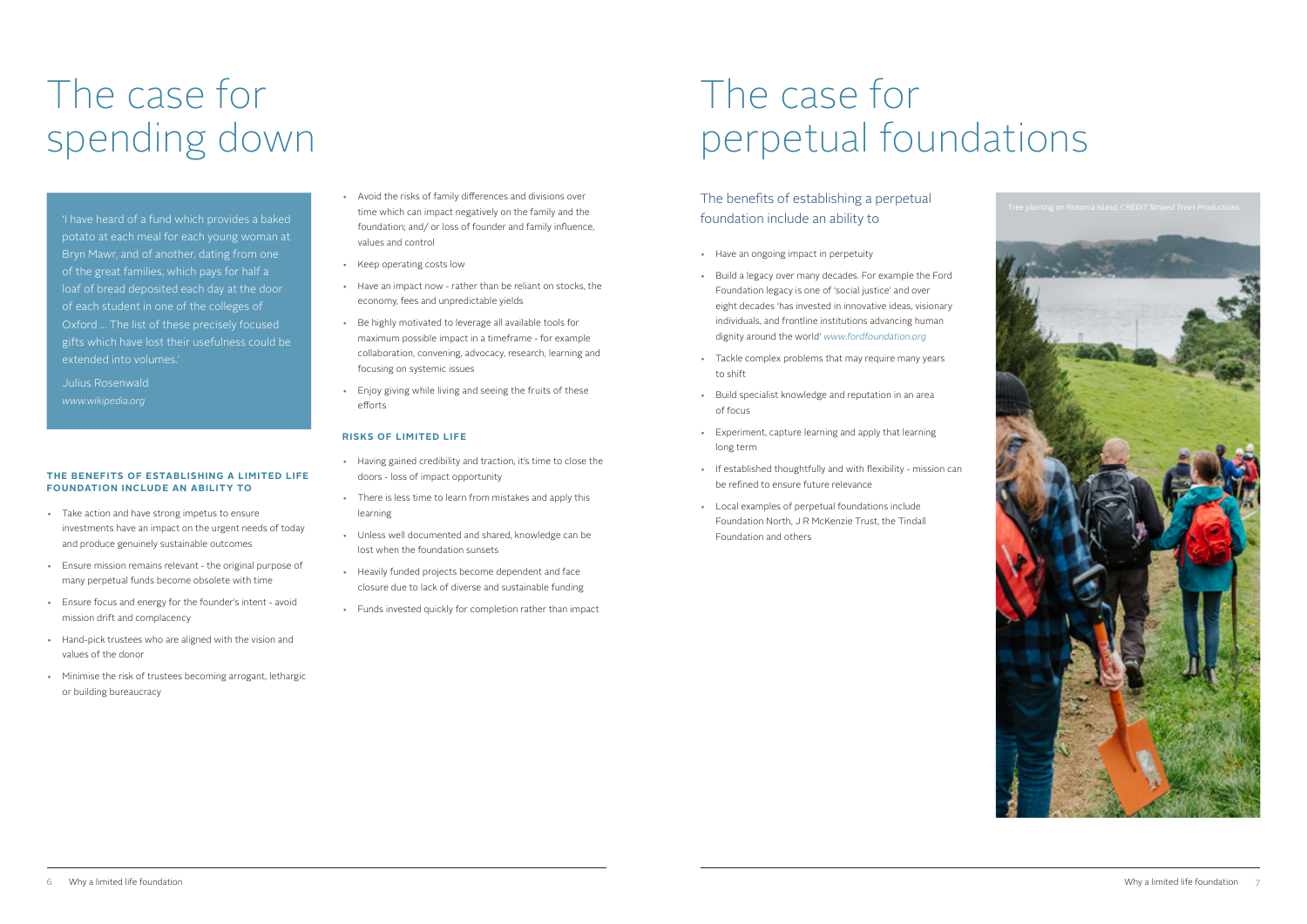# Examples of limited life foundations

#### There are a rising number of limited life foundations, examples include:

#### **Atlantic Philanthropies**

Chuck Feeney was the entrepreneurial founder of Duty Free Shoppers, was uncomfortable with displays of wealth and in 1984 transferred the majority of his fortune to Atlantic Philanthropy. His example of 'giving while living' influenced the world's wealthiest, including Warren Buffet and the Gates. He insisted on anonymity until the scale of his philanthropy made this too hard. Feeney supported numerous large scale projects around the world - from Vietnam to Ireland and Australia. He supported universities; research into cardiovascular and cancer; and building and upgrading health facilities in Vietnam. He was actively involved in his philanthropy and believed government matching contributions was important. His wish was to leave the planet a better place asking, 'Why would you reduce the amount of good you can do?' Chuck Feeney will have invested \$8 billion in charitable projects from 1982 to 2020 *www.atlanticphilanthropies.org* 

#### **The Brainerd Foundation**

The Brainerd Foundation has a strategic focus on environmental protection of the Pacific Northwest United States. The organisation plans to spend out its endowment by 2020, believing this will have 'greater impact in the nearterm'. Paul Brainerd outlines his thinking on the Foundation's website, 'The ecological challenges before us are as significant as humanity has ever faced. I believe we must each do whatever we can to protect the natural resources that sustain this planet … There are many ways to accomplish this, of course, and mine is to see that the Foundation's entire endowment is spent in my lifetime.' Environmentalists Paul and Debbie Brainerd have a connection to Aotearoa New Zealand - falling in love with Glenorchy 20 years ago and choosing to spend much of their time there. In 2018 they

opened Camp Glenorchy - New Zealand's first net zero energy accommodation, as part of the Headwaters. This is an inspiring revitalisation of classic camping, cabins, group gathering and retail services *www.brainerd.org* 

**The Gates Foundation** 

The Bill and Melinda Gates Foundation believes 'all lives have equal value' and has a strategic focus on reducing inequity. It is the wealthiest private foundation in the world and intends to terminate 20 years after the death of its second founder, demonstrating a preference for sunset or limited life philanthropy. In 2015 TIME Magazine reported on what the Foundation had achieved fifteen years on, 'The number of children under five who die each year worldwide has been nearly cut in half, from a high of nearly 13 million to 6.5 million today. Polio has been chased to the very brink of extinction … Drought-tolerant seeds are dramatically increasing agricultural yields; economies in the once-desperate countries in sub-Saharan Africa are now matching the developed world in rate of annual growth' *www.time.com* and *www.gatesfoundation.org* 

#### **The S.D.Bechtel, Jr. Foundation**

The S. D. Bechtel, Jr. Foundation and the Stephen Bechtel Fund 'envision a productive, vibrant, and sustainable California that is a model of success and a source of innovation'. This limited life foundation has two programme focus areas – education and environment. It sees partner sustainability as important and supports capacity and resilience building of partners, 'so that they can carry on their important work long after the Foundation's sunset. The Foundation supports a broad range of capacity-building requests from its current grantees such as strategy development and scenario planning, management and leadership training, communication assessments, business planning, and fundraising feasibility studies and development plans' *www.sdbjrfoundation.org* 

#### **The Stupski Foundation**

The Stupski Foundation established by Larry and Joyce Stupski over two decades ago has a focus on improving the lives of people in the San Francisco Bay area and Hawaii. They believe in dreaming big and have a vision to 'create a reality where the lives of the underserved and under-resourced in the San Francisco Bay Area and Hawaii are significantly improved through addressing the issues of hunger, life options for lowincome youth and end of life care.' It recently redefined it's mission and reviewed how to have greatest impact, resulting in an intention to spend down 'at least \$300 million of the Foundation's assets over the next ten years. We believe that operating as a limited-life foundation will be a tremendous opportunity to commit to longer-term, more flexible, and more holistic investments with a select cohort of granteepartners' *www.stupski.org* 

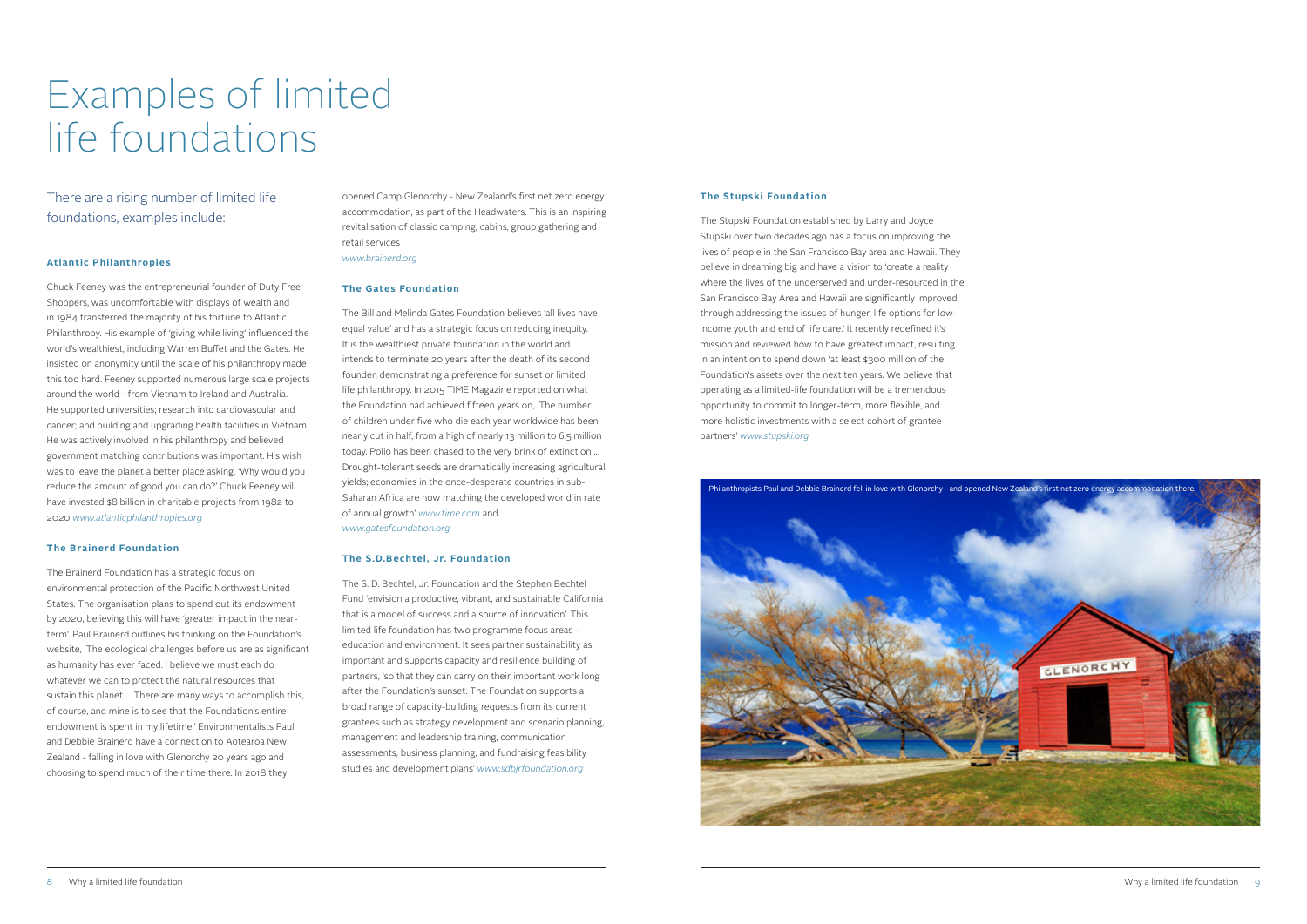### Lessons from limited life foundations

'The element of time provides a level of focus that is a significant advantage.' Jeffery Solomon of the Andrea and Charles

Bronfman Philanthropies *(Charis Loh and Ellie Buteau, 2017)*

'New foundations should commit to a limited life strategy before everything else.'

Stupski Foundation *(Charis Loh and Ellie Buteau, 2017)* In 2017, the Centre for Effective Philanthropy published 'A DATE CERTAIN - Lessons from Limited Life Foundations.' This paper was based on interviews with leaders from eleven limited life foundations and documents various lessons:

- One in ten larger foundations in the United States plan to limit their life - the most common reason is a belief this approach will have 'greater impact'
- A sense of focus and urgency to be strategic was identified as the biggest opportunity by several leaders - forcing the question, 'What do we want to accomplish by a certain point in time?'
- Archiving knowledge is important
- Spending down at the rate originally planned can be difficult
- Some saw an opportunity to increase the difference made through social impact investments. For example John Merck's Board committed to mission-aligned investments at 70% and the Whitman Institute committed to investing 'as much as possible' in social impact investments
- Various staffing models can work, with particular planning and care required as the sunset date approaches
- Sustainability matters and sustainability of grantees was seen as important. Most leaders emphasised the desire to leave grantees in a strong position after the foundation has closed its doors – seeing grantee success as part of their legacy
- Avoid unhealthy dependencies on the foundation
- Be transparent in communications with grantees, particularly regarding the spend down plan

www.aspeninstitute.org www.atlanticphilanthropies.org www.brainerd.org www.en.wikipedia.org/wiki/Donor\_intent www.fordfoundation.org www.gatesfoundation.org www.givingpledge.org

www.irishtimes.com/news/ireland/irish-news/atlanticquietly-closes-its-doors-in-ireland-after-30-years-ofphilanthropy-1.3412071

www.odt.co.nz/regions/queenstown/us-couple-give-backtrailblazing-glenorchy-camp-ground

www.sdbjrfoundation.org

### REFERENCES

www.time.com/3678405/gates-foundation-annual-letter/

Fleishman, Joel. 'Putting Wealth to Work: Philanthropy for Today or Investing for Tomorrow?' New York. Hachette Book Group (2017)

Loh, Charis and Buteau, Ellie. 'A DATE CERTAIN. Lessons from Limited Life Foundations.' The Center for Effective Philanthropy (2017)

Thelin, John and Trollinger, Richard. 'Time is of the Essence.' The Aspen Institute (2009)

supported teachers to